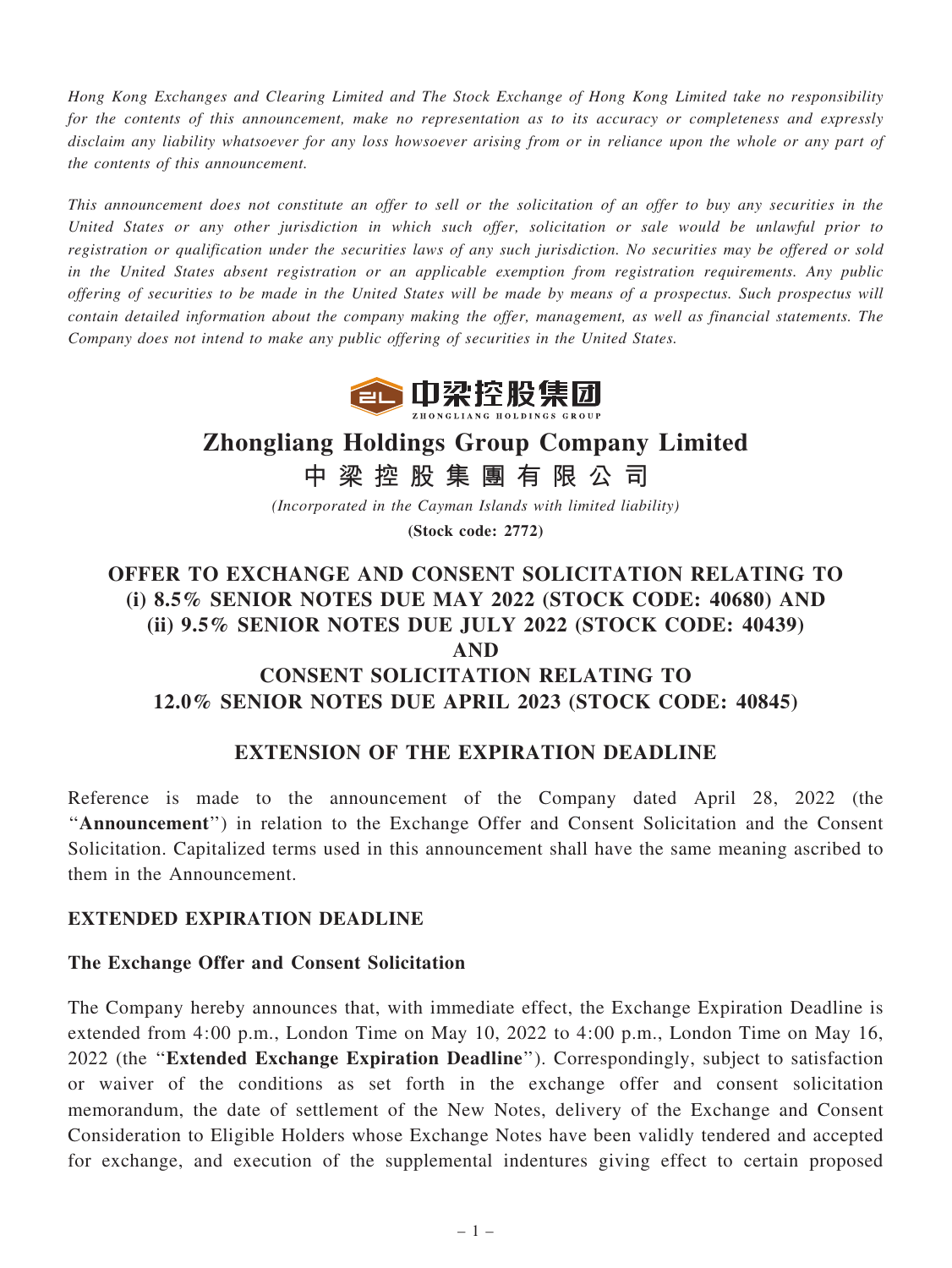amendments to each of the Exchange Notes Indentures will be changed to May 18, 2022 (the ''New Settlement Date'') and listing of the New Notes on the SGX-ST is expected to occur on or about May 19, 2022.

Eligible Holders who have validly tendered their Exchange Notes at or prior to the original Exchange Expiration Deadline do not need to take any action. Such instructions in connection with the Exchange Offer and Consent Solicitation remain valid and irrevocable.

Eligible Holders who have not tendered their Exchange Notes may tender their Exchange Notes at or prior to the Extended Exchange Expiration Deadline in accordance with the terms and conditions set forth in the exchange offer and consent solicitation memorandum. By validly tendering Exchange Notes at or prior to the Extended Exchange Expiration Deadline, Eligible Holders will be deemed to have given Consent to the proposed amendments to each of the Exchange Notes Indentures. Eligible Holders of the Existing Notes should inform themselves of any earlier deadlines that may be imposed by the Clearing Systems and/or any intermediaries, which may affect the timing of the submission of a notice of exchange.

#### The Consent Solicitation

The Company hereby informs the Holders that, as at 4:00 p.m., London time, May 10, 2022, the Requisite Consents have been received for the Consent Solicitation. The Company further announces that, with immediate effect, the Consent Expiration Deadline is also extended from 4:00 p.m., London Time on May 10, 2022 to 4:00 p.m., London Time on May 16, 2022 (the "Extended Consent Expiration Deadline" and, together with the Extended Exchange Expiration Deadline, the "Extended Expiration Deadline"). Correspondingly, subject to satisfaction or waiver of the conditions as set forth in the consent solicitation statement, the Payment Date and the date of execution of the Supplemental Indenture giving effect to the Proposed Amendment to the Consent Notes Indenture will be changed to May 18, 2022 (the ''New Payment Date'').

Holders who have validly delivered their Consent Notes at or prior to the original Consent Expiration Deadline do not need to take any action. Such instructions in connection with the Consent Solicitation remain valid and irrevocable.

Holders who have not delivered their Consents may deliver their Consents at or prior to the Extended Consent Expiration Deadline in accordance with the terms and conditions set forth in the consent solicitation statement. Holders of the Consent Notes should inform themselves of any earlier deadlines that may be imposed by the Clearing Systems and/or any intermediaries, which may affect the timing of the submission of a notice of consent.

Subject to the consummation of the Consent Solicitation, the Company will pay the Consent Fee on the New Payment Date to each Holder who has validly delivered its Consent on or prior to the Extended Consent Expiration Deadline as set forth in the consent solicitation statement.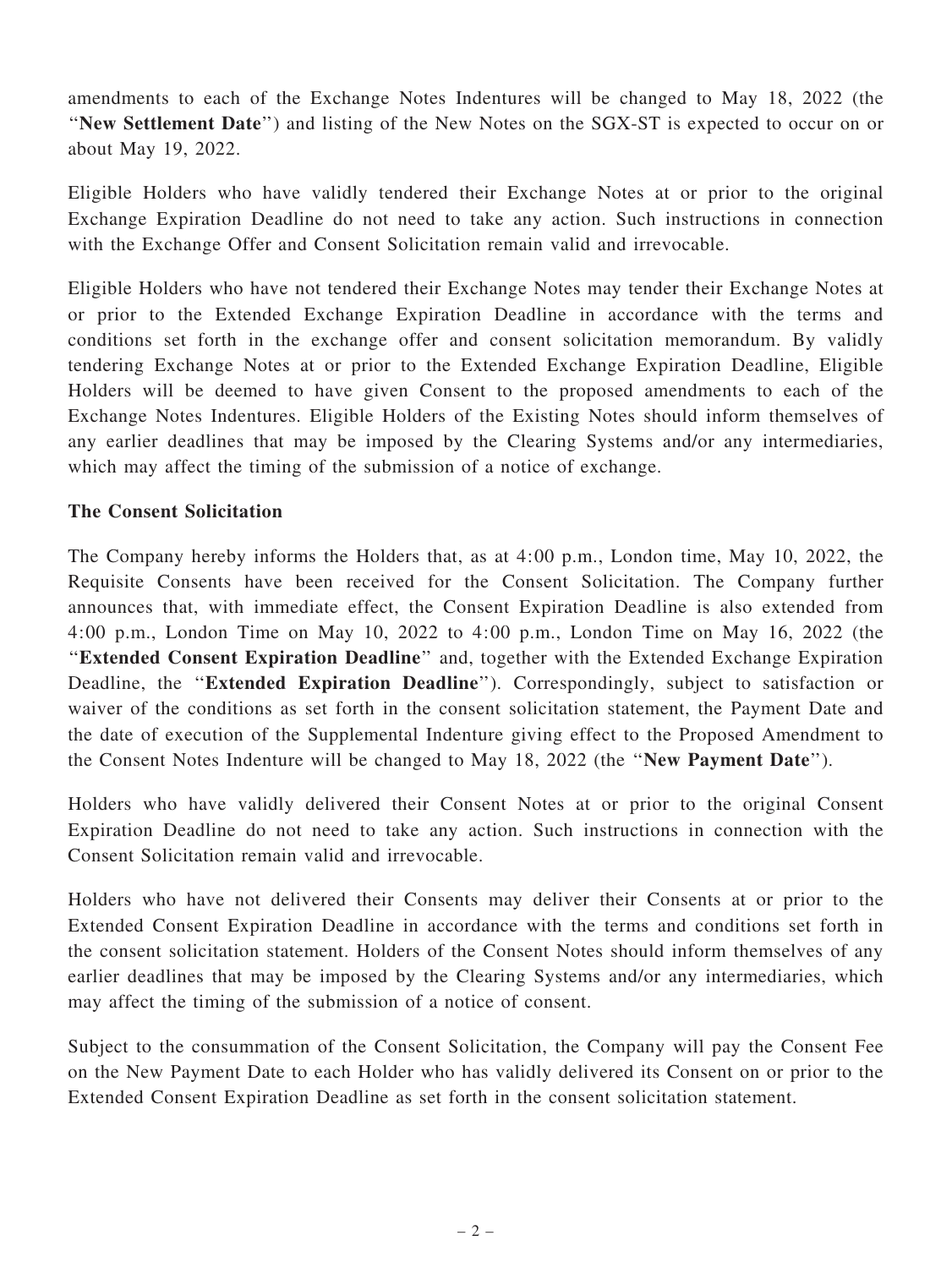The Company would like to highlight to Eligible Holders of the Existing Notes that the liquidity issues faced by developers, including the Company, in the PRC property sector continues to be severe. The purpose of the Exchange Offer and Consent Solicitation is to allow sufficient time for it to overcome short-term liquidity difficulties and pressure on cash flow by improving the Group's overall financial condition, extending its debt maturity profile, strengthening its balance sheet and improving cash flow management. The Company believes that the Exchange Offer and Consent Solicitation are in the best interest of all its stakeholders and the best offers it can make to the Eligible Holders of the Existing Notes under current circumstances.

If the Minimum Acceptance Amount with respect to each series of the Existing Notes is not validly tendered by the Extended Exchange Expiration Deadline, the Company may terminate the Exchange Offer and Consent Solicitation. If the Exchange Offer and Consent Solicitation are not successfully consummated, the Company would not be in a position to make timely payments in accordance with the terms of the Existing Notes, which could trigger crossdefault of its other offshore debt and have material adverse effect on the business, results of operation and financial conditions of the Company. The Company strives to avoid such ''full-scale default''of its offshore debt, which would be detrimental to all its stakeholders, including holders of the Existing Notes. As such, the Company urges Eligible Holders of the Existing Notes to tender their Existing Notes in accordance with the terms of the Exchange Offer and Consent Solicitation as soon as possible and in any event at or prior to the Extended Expiration Deadline.

Subject to the consummation of the Exchange Offer and Consent Solicitation, the Company will pay, with respect to Exchange Notes validly tendered and accepted for exchange at or prior to the Extended Exchange Expiration Deadline, the Exchange and Consent Consideration as set forth in the exchange offer and consent solicitation memorandum on the New Settlement Date.

Except as set forth in the supplemental exchange offer and consent solicitation memorandum dated May 11, 2022 and in the supplemental consent solicitation statement dated May 11, 2022, all other terms and conditions of the Exchange Offer and Consent Solicitation as set out in the exchange offer and consent solicitation memorandum and all other terms and conditions of the Consent Solicitation as set out in the consent solicitation statement shall remain unchanged. All documents and materials related to the Exchange Offer and Consent Solicitation will be made available, subject to eligibility, on the Exchange Website: [https://bonds.morrowsodali.com/](https://bonds.morrowsodali.com/zhongliangexchange) [zhongliangexchange.](https://bonds.morrowsodali.com/zhongliangexchange) All documents and materials related to the Consent Solicitation will be made available, subject to eligibility, on the Consent Website: [https://bonds.morrowsodali.com/](https://bonds.morrowsodali.com/zhongliangconsent) [zhongliangconsent.](https://bonds.morrowsodali.com/zhongliangconsent)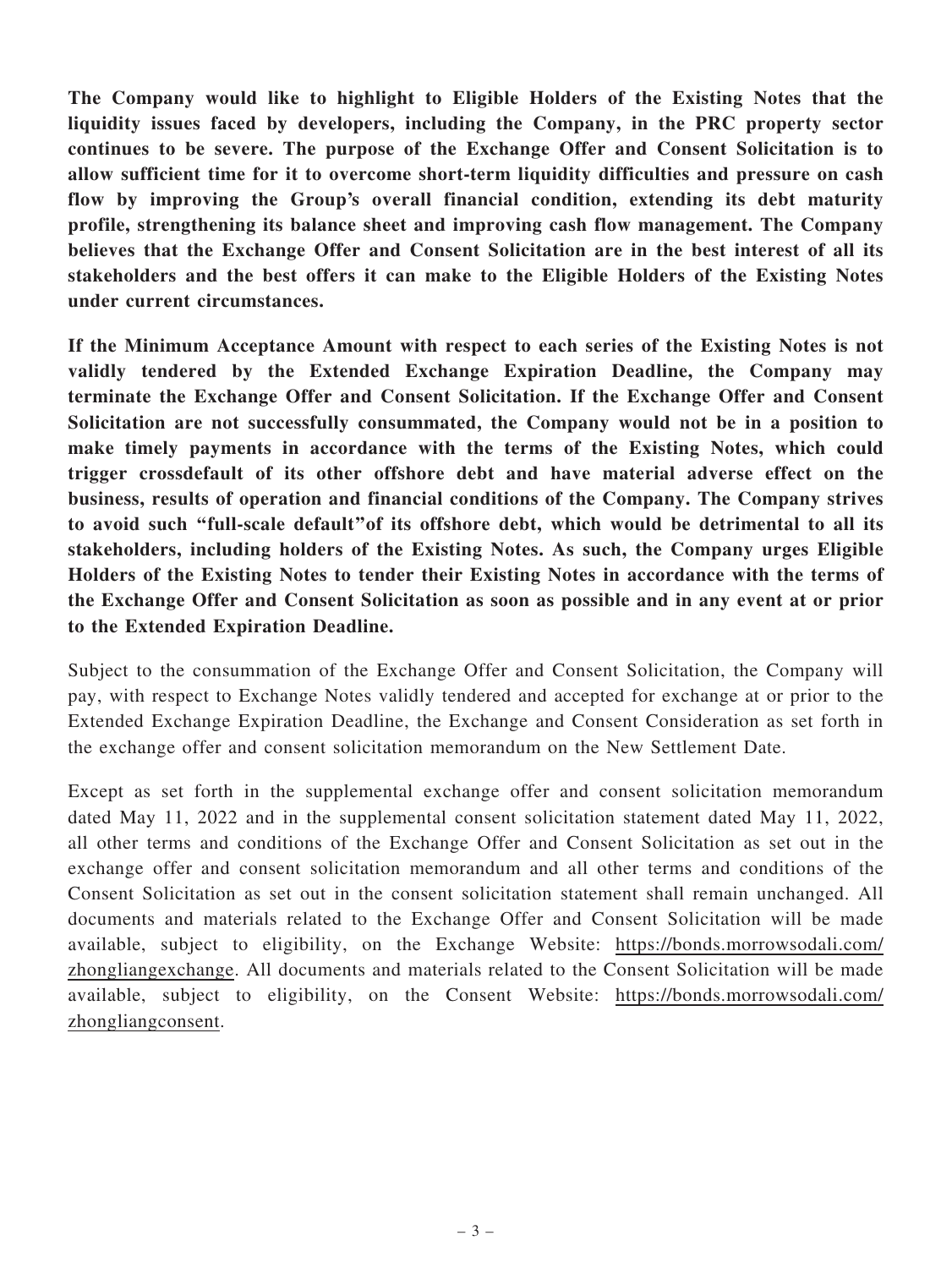Questions about the terms of the Exchange Offer and Consent Solicitation, including tender or exchange procedures, and questions about the terms of the Consent Solicitation, should be directed to the Information, Exchange and Tabulation Agent through its telephone numbers and email set forth below:

#### Morrow Sodali Limited

Telephone: +44 20 4513 6933; +852 2319 4130 Email: zhongliang@investor.morrowsodali.com Exchange Website: https://bonds.morrowsodali.com/zhongliangexchange Consent Website: https://bonds.morrowsodali.com/zhongliangconsent

THIS ANNOUNCEMENT IS NOT AN OFFER TO PURCHASE, A SOLICITATION OF AN OFFER TO PURCHASE, OR A SOLICITATION OF AN OFFER TO SELL, THE EXCHANGE NOTES OR THE CONSENT NOTES. AN OFFER MAY ONLY BE MADE PURSUANT TO THE TERMS OF THE EXCHANGE OFFER AND CONSENT SOLICITATION MEMORANDUM AND THE CONSENT SOLICITATION STATEMENT.

SHAREHOLDERS, ELIGIBLE HOLDERS OF THE EXCHANGE NOTES AND POTENTIAL INVESTORS SHOULD NOTE THAT COMPLETION OF THE EXCHANGE OFFER AND CONSENT SOLICITATION IS SUBJECT TO THE FULFILLMENT OR WAIVER OF THE CONDITIONS PRECEDENT TO THE EXCHANGE OFFER AND CONSENT SOLICITATION AS SET FORTH IN THE EXCHANGE OFFER AND CONSENT SOLICITATION MEMORANDUM AND SUMMARIZED IN THE ANNOUNCEMENT. NO ASSURANCE CAN BE GIVEN THAT THE EXCHANGE OFFER AND CONSENT SOLICITATION WILL BE COMPLETED AND THE COMPANY RESERVES THE RIGHT TO AMEND, WITHDRAW OR TERMINATE THE EXCHANGE OFFER AND CONSENT SOLICITATION WITH OR WITHOUT CONDITIONS.

SHAREHOLDERS, HOLDERS OF THE CONSENT NOTES AND POTENTIAL INVESTORS SHOULD NOTE THAT COMPLETION OF THE CONSENT SOLICITATION IS SUBJECT TO THE FULFILLMENT OR WAIVER OF THE CONDITIONS PRECEDENT TO THE CONSENT SOLICITATION AS SET FORTH IN THE CONSENT SOLICITATION STATEMENT AND SUMMARIZED IN THE ANNOUNCEMENT. NO ASSURANCE CAN BE GIVEN THAT THE CONSENT SOLICITATION WILL BE COMPLETED AND THE COMPANY RESERVES THE RIGHT TO AMEND, WITHDRAW OR TERMINATE THE CONSENT SOLICITATION WITH OR WITHOUT CONDITIONS.